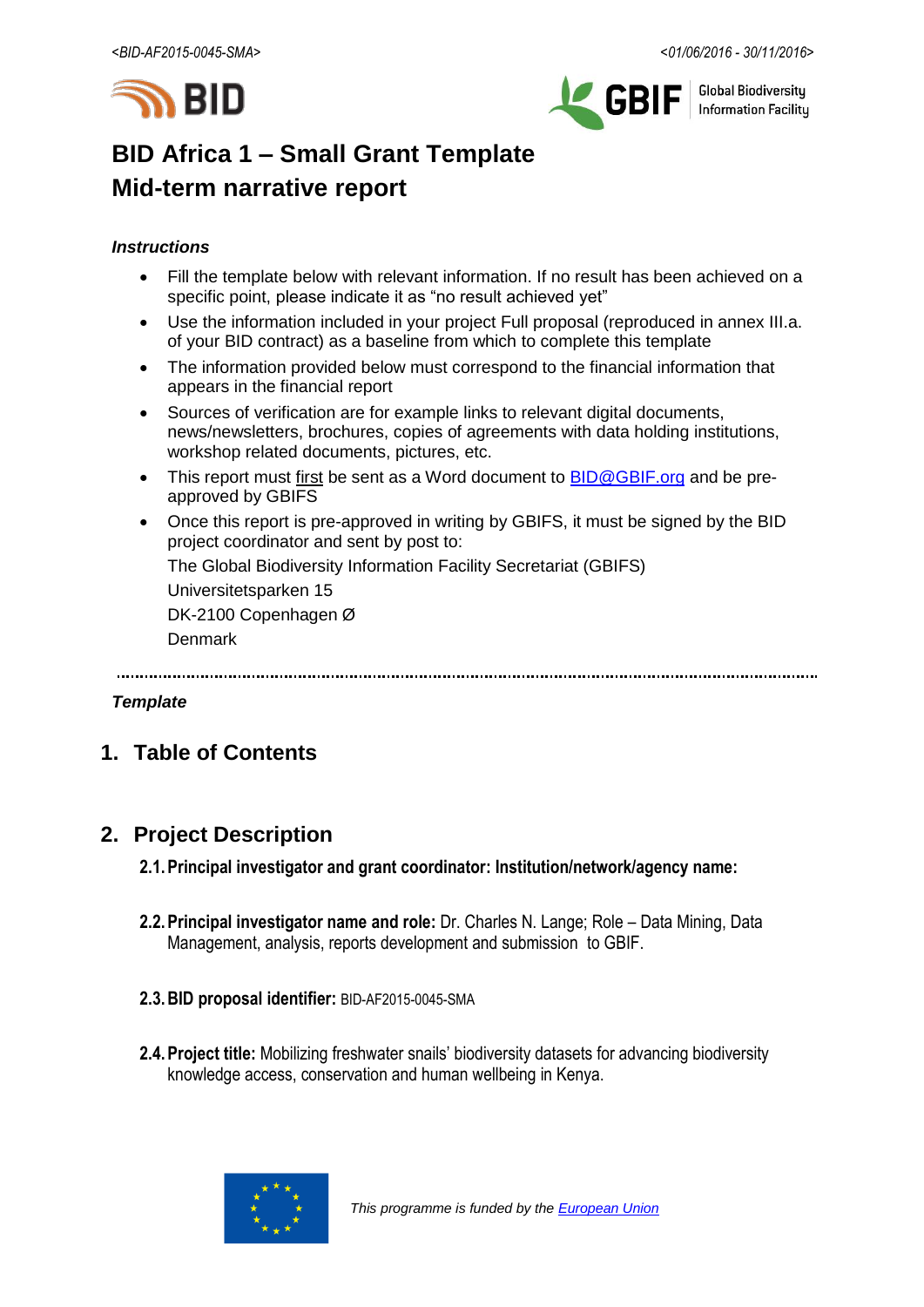

.



**2.5. Start date and end date of the reporting period: Ist June 2016 – 30<sup>th</sup> November, 2016** 

**2.6.Country(ies) in which the activities take place:** Kenya

# **3. Overview of results**

#### **3.1.Executive summary**

This ongoing project sought to mobilize freshwater snails data from seocndary sources particularly collections at the National Museums of Kenya and other relevant institutions including mining data from literature. The National Museums of Kenya hold the largest collection of freshwater snails in Kenya. The first project activity therefore focused on mining data from collections at the National Musuems of Kenya with the assitance of the Project assistant who is a technician at the National Museums of Kenya. This activity ran paralell with data mining from various literature sources such as published books, research papers and internet (www) including data mining from other institutions collections which is still ongoing as new data sources are traced. So far, data mining has yielded 26 species comprising of 38286 specimens of freshwater snails from the collection held at the National Museums of Kenya. Most of the taxon names were matched with locality names and sometimes GPS points. Data from literature sources is being consolidated and account of species and specimens from literature sources will be merged with the collection. Currently the manually retrieved data is being entered in to eletronic database and only 30% is remaining to be entered. Once data entry to eletronic databse is completed, the prinicapl Investigator will undertake quality checks, cleaning, tretament in prepration for publications and process of loading the data to the open access platform. The key outcomes of the proect so far are increase in freshwater snials data knowledge and access. The Kenyan freshwater snails data has previously been scattered in cabinets and literature and there existed no consolidated detailed database comparable to the database that is being produced through this project. The project continues.

*Give a short summary of the activities implemented and the outcomes of the project for the reporting period (no more than ½ page).*

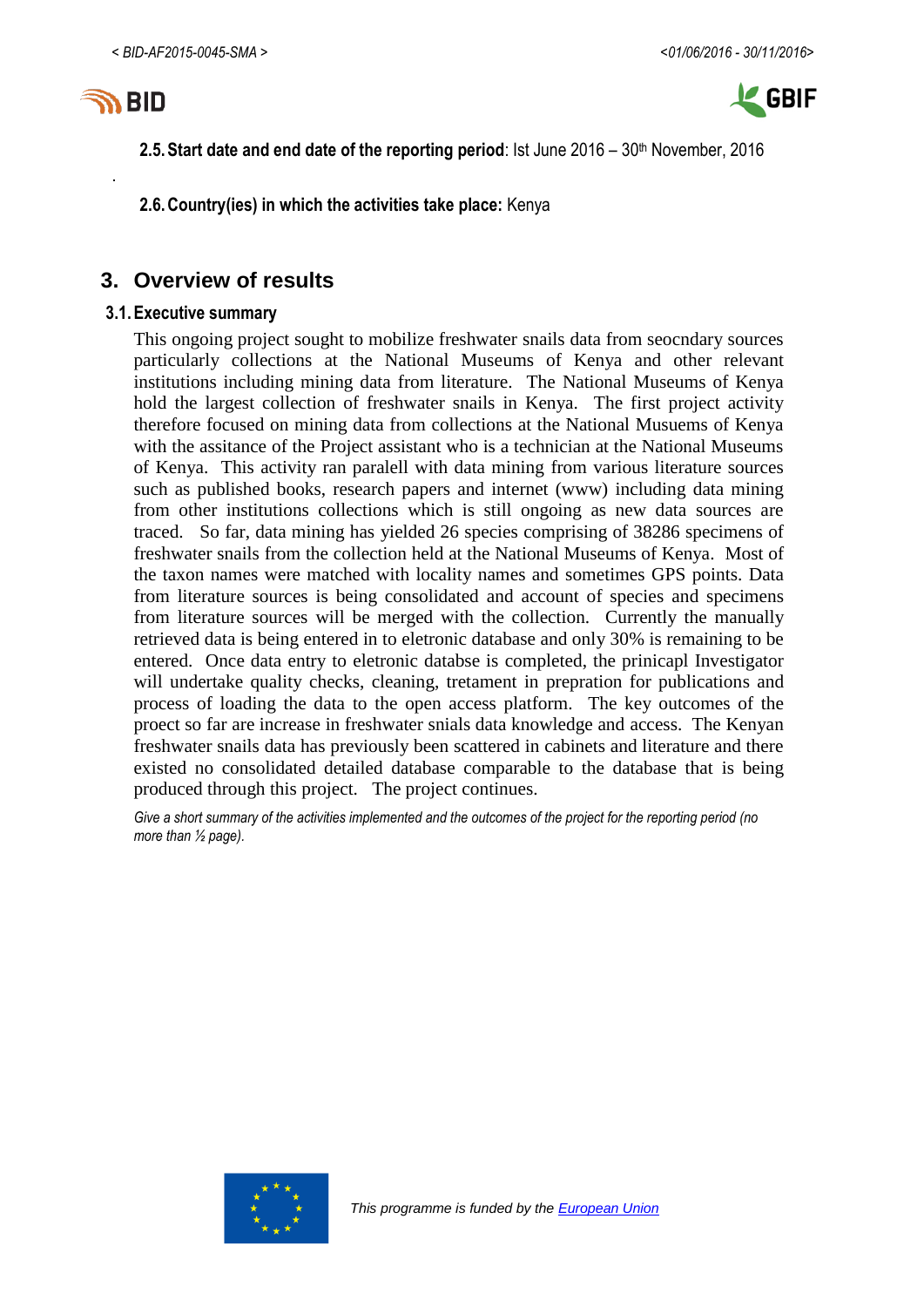



## **3.2.Progress against expected milestones:**

| <b>Expected milestones/activities</b>                                                                                                                                                     | <b>Completed</b><br>Yes/No | <b>Explanatory notes</b>                                                                                                                                                                              | Sources of<br>verification                                                                                                                                   |
|-------------------------------------------------------------------------------------------------------------------------------------------------------------------------------------------|----------------------------|-------------------------------------------------------------------------------------------------------------------------------------------------------------------------------------------------------|--------------------------------------------------------------------------------------------------------------------------------------------------------------|
| Completed capacity self-<br>assessment questionnaire for<br>data holding institutions<br>(http://www.gbif.org/resource/827<br>85)                                                         | Yes                        | From completed and submitted to GBIF<br>on time                                                                                                                                                       | GBIF archive on<br>project reports                                                                                                                           |
| The instituton that will publish<br>your data is registered with<br>GBIF.org<br>For registered data publishers<br>see:<br>http://www.gbif.org/publisher/sear<br>$\underline{\mathsf{ch}}$ | Yes                        | National Museums of Kenya is the<br>national Node for GBIF in Kenya and<br>the institution to pubish the project data<br>(http://www.gbif.org/publisher/fd51<br>5d3a-b237-42de-bba6-<br>760008580da5) | See list of<br>institutions<br>registered on GBIF<br>website                                                                                                 |
| The data users identified in the<br>full proposal have documented<br>their intended use of the<br>mobilized data and provided early<br>feedback                                           | Yes                        | NEMA has lined wetlands management<br>plans for development and review and<br>will use this project information among<br>others                                                                       | See NEMA<br>Stratetgic<br>plan2013-2018<br>(online $-$<br>$www. nema. go. ke -$<br>click on about us)<br>on wetands<br>management plans<br>lined for actions |

# **3.3.Datasets published on GBIF.org**

*If the dataset is not yet published, please indicate the name of the institution that is expected to host the data when published in the column "DOI or URL/Planned hosting institution". Add as many rows as needed.*

| Dataset title         | <b>Publishing</b><br>institution       | <b>DOI or URL/Planned</b><br>hosting institution | Date/expected<br>date of<br>publication | <b>Explanatory</b><br>notes |
|-----------------------|----------------------------------------|--------------------------------------------------|-----------------------------------------|-----------------------------|
| <b>Taxon datasets</b> | National<br>Museums of<br>Kenya        | National<br>Museums of<br>Kenya                  | 30/4/2017                               | Scheduled                   |
| Locality/GPS datasets | <b>National</b><br>Museums of<br>Kenya | National<br>Museums of<br>Kenya                  | 30/4/2017                               | Scheduled                   |
| Specimens datasets    | <b>National</b><br>Museums of<br>Kenya | National<br>Museums of<br>Kenya                  | 30/4/2017                               | Scheduled                   |
| Ecological datasets   | <b>National</b><br>Museums of<br>Kenya | National<br>Museums of<br>Kenya                  | 30/4/2017                               | Scheduled                   |

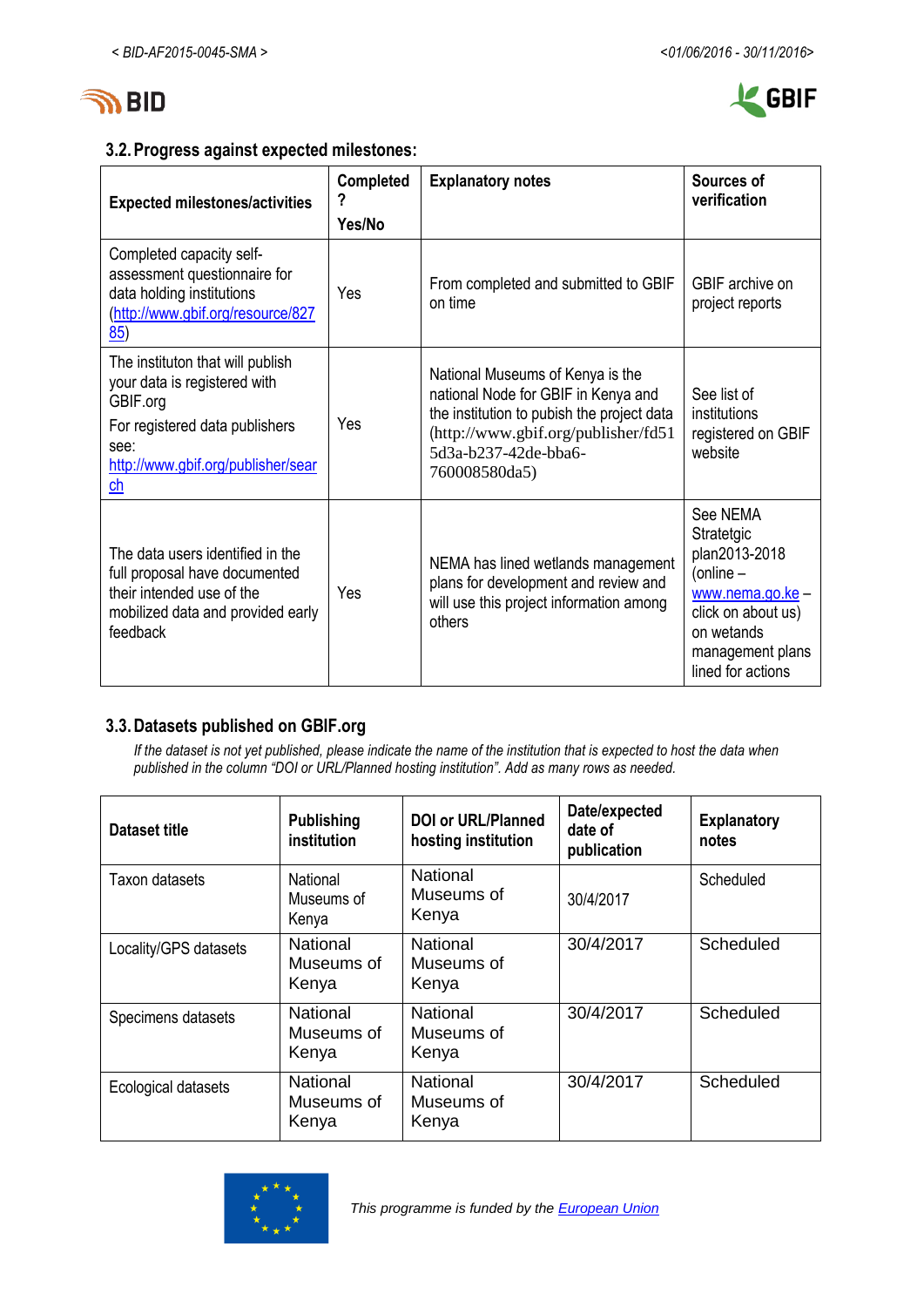



# **3.4.Examples of use of biodiversity data available through GBIF**

*Use the table to document use or planned use of data available through GBIF as part of your project. Please provide the DOI for datasets published on GBIF or data downloaded from GBIF in the "Dataset" column. Briefly describe how the data have been used or are planned to be used in the "Data use" column (ca. 50 words). Provide the date or approximate time frame in months for the use or planned use in the "Date/time frame" column. Please provide links to any documents or webpages documenting the use in the "Sources of verification" column. Add as many rows as needed.*

| <b>Dataset</b>                               | Data user                                                                                                                                      | Data use                                                                                                                                                  | Date/time<br>frame        | Sources of<br>verification                                                                                                                                                                       | <b>Notes</b> |
|----------------------------------------------|------------------------------------------------------------------------------------------------------------------------------------------------|-----------------------------------------------------------------------------------------------------------------------------------------------------------|---------------------------|--------------------------------------------------------------------------------------------------------------------------------------------------------------------------------------------------|--------------|
| Freshwater snail<br>Taxon datasets           | National<br>Museums of<br>Kenya and<br>National<br>Environment<br>Management<br>Authority $\_$<br>Relevant<br><b>Technical staff</b>           | Enriching current<br>freshwater snail data<br>knowledge - particularly<br>on freshwater biodiversity<br>(Diversity)                                       | $Jan - Feb$<br>2017       | Species list<br>available for<br><b>NEMA MEAs</b><br>portal of CHM<br>for use by<br>researchers,<br>students and<br>conservationists                                                             |              |
| Freshwater snail<br>Locality/GPS<br>datasets | National<br>Museums of<br>Kenya and<br><b>National</b><br>Environment<br>Management<br>Authority $\_$<br>Relevant<br><b>Technical</b><br>staff | Enriching current<br>freshwater snail data<br>knowledge - particularly<br>on freshwater snail<br>distribution (Distribution<br>patterns)                  | $Jan. -$<br>March<br>2017 | Species<br><b>Distribution</b><br>patterns<br>maps<br>available for<br>health and<br>biodiversity<br>conservation<br>officials for<br>use in<br>biodiversity<br>and human<br>health<br>promotion |              |
| Freshwater snail<br>Specimens<br>datasets    | National<br>Museums of<br>Kenya and<br>National<br>Environment<br>Management<br>Authority $_{-}$<br>Relevant<br>Technical<br>staff             | Enriching current<br>freshwater snail data<br>knowledge - particularly<br>on freshwater snail rarity<br>(Rare, likely threatened<br>and Dominate species) | $Jan -$<br>March<br>2017  | Data used in<br>the<br>development<br>of the state<br>of<br>Environment<br>report and<br>review of<br>species<br>conservation<br>station                                                         |              |
| Ecological<br>datasets                       | National<br>Museums of<br>Kenya and<br>National<br>Environment                                                                                 | Species information for<br>application in freshwater<br>snail conservation                                                                                | $Jan -$<br>Feb<br>2017    | Data used in<br>the<br>development<br>of the state<br>of                                                                                                                                         |              |

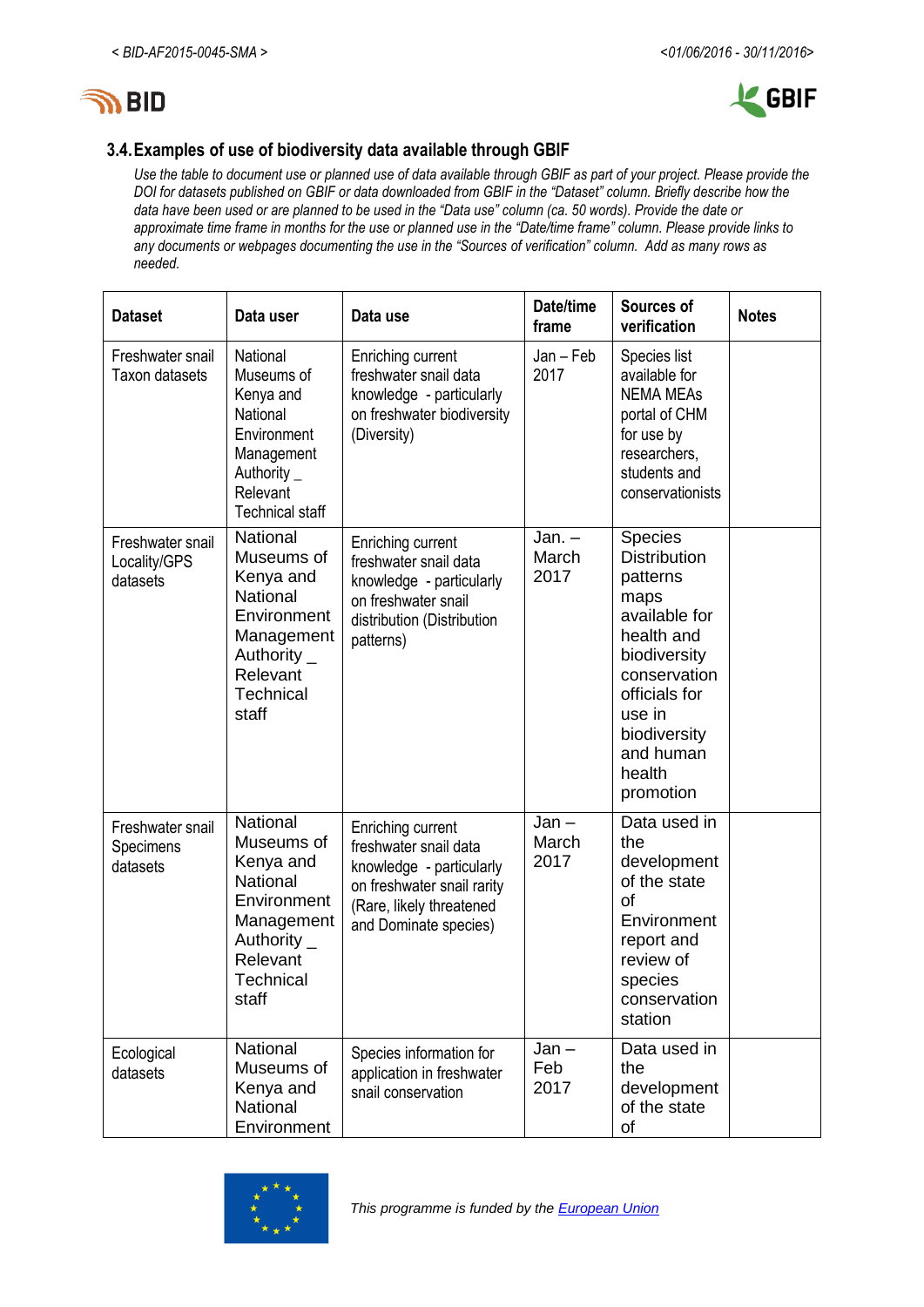



| Management<br>Authority $_{-}$<br>Relevant<br>Technical<br>staff | Environment<br>report and<br>review of<br>species<br>conservation |  |
|------------------------------------------------------------------|-------------------------------------------------------------------|--|
|                                                                  | station                                                           |  |

### **3.5.Events organized as part of the project**

*List all the events that have been organized as part of your project. Please provide links to any documents or webpages documenting the use in the "Sources of verification" column. Add as many rows as needed.*

| <b>Full title</b>                                           | Organizing<br>institution | <b>Dates</b> | Number of<br>participants | Sources of<br>verification                                                      |
|-------------------------------------------------------------|---------------------------|--------------|---------------------------|---------------------------------------------------------------------------------|
| Satekeholder sharing<br>workshop                            | <b>NMK</b>                | Feb. 2017    | $10 - 20$                 | See project<br>workplan                                                         |
| Techncial presentation<br>in an internal meeting<br>at NMK  | <b>NMK</b>                | Jan, 2017    | $15 - 30$                 | Advert will be<br>porduced and<br>posted at NMK<br>website and notice<br>boards |
| Techncial presentation<br>in an internal meeting<br>at NEMA | NEMA                      | Feb, 2017    | $15 - 30$                 | Advert will be<br>porduced and<br>posted at NEMA<br>notice boards               |

# **4. Implementation of BID project activities**

*Refer to section 2.2 "Deliverables, activities and reporting criteria" in your BID full proposal. Provide updates on each of the activities using the reporting criteria and other sources of verification as appropriate. Sources of verification are for example links to relevant digital document, news, newsletter, brochures, copies of agreements with data holding institutions, workshop related documents, pictures, etc.*

## **4.1.Goal 1: Increase available biodiversity data, within and beyond the grant period**

*Activity 1 name:* Museum collections data mining

#### **Description of any implementation during the reporting period**

Data Mining and been progressing well. All freshwater snail datasets (Taxon, specimens, locality and ecological data) captured from NMK. Data collection from other institutions collections ongoing.

#### **Sources of verification**

Notes of Data compilation and excel sheets of data which can be scanned

#### *Activity 2 name:* **Screening literature sources**

#### **Description of any implementation during the reporting period**

Data mining from secondary scources undertaken from sources traced (Books, www and scientifc publications). Any other data traced from various sources is also being captured and data updated.

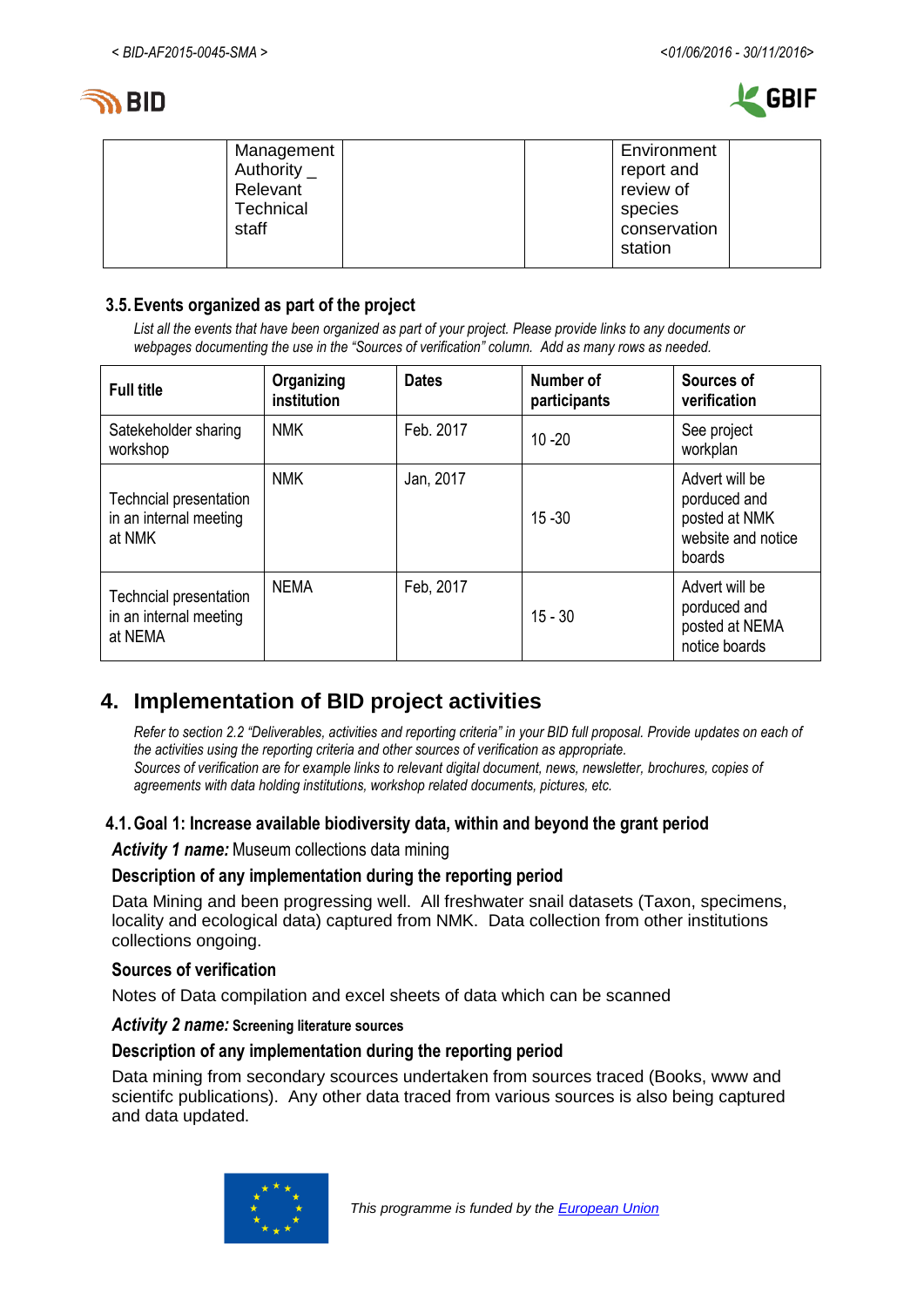





# **Sources of verification**

Data entry notes and excel database.

**Activity 3** *name*: Data entry to electronic database

### **Description of any implementation during the reporting period**

70% 0f the data captured or mined from collections and secondary sources entered in excel database. The 30% remaining to be completed by December, 2016

## **4.2.Goal 2: Apply biodiversity data in response to conservation priorities**

*Activity 1 name: Threatened species maps development/updating and revised species conservation status proposals.*

**Description of any implementation during the reporting period Scheduled Sources of verification** N/A

*Activity 2 name: CHM data enhancement*

**Description of any implementation during the reporting period Scheduled Sources of verification**

N/A

*Activity 3 name: Provision of data for the State of Environment report (SoE) development*

**Description of any implementation during the reporting period** Scheduled for next SoE 2016/17

**Sources of verification** N/A

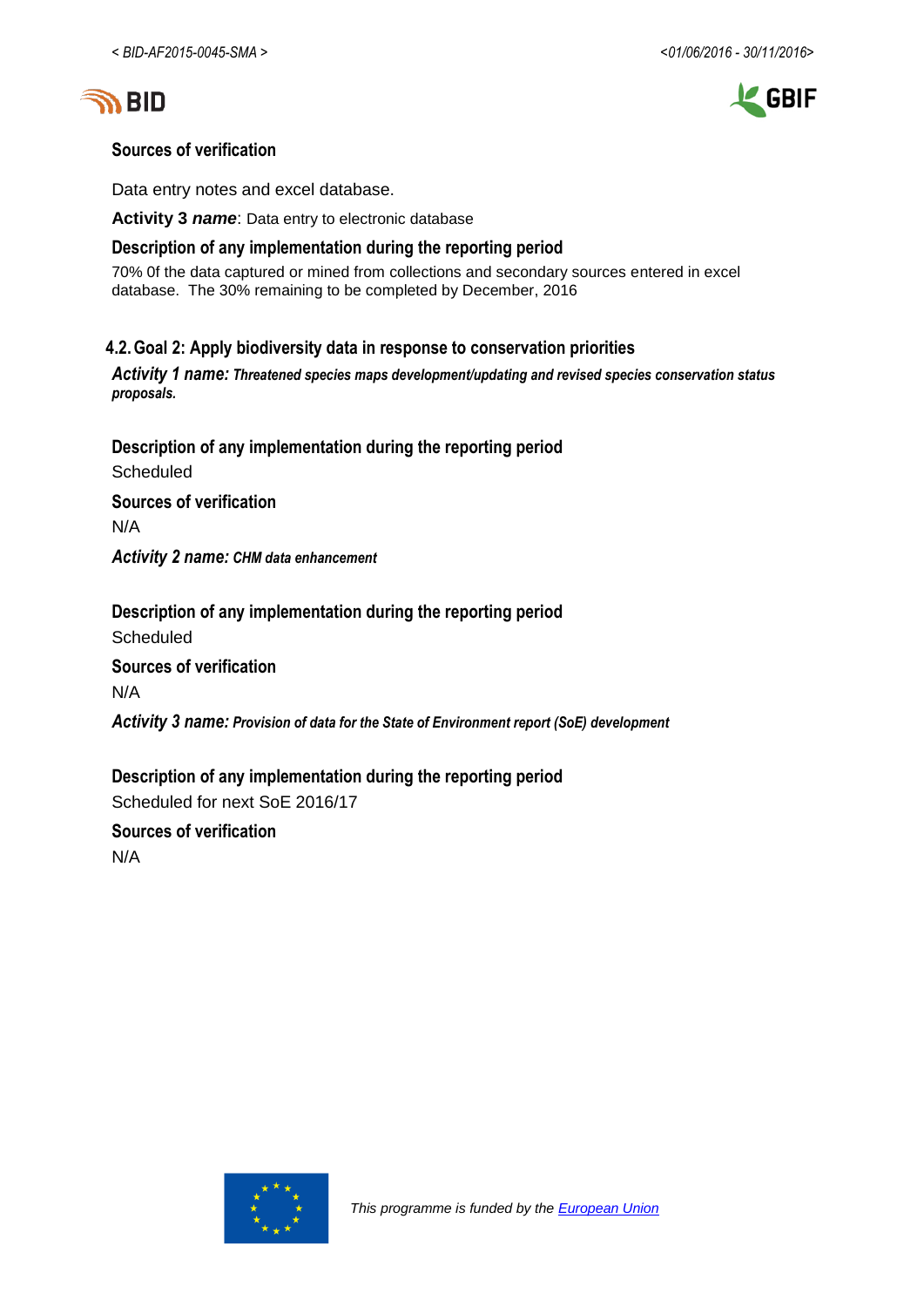

# **5. Updated calendar for the BID project implementation and evaluation period**

*The calendar should be completed in the same way as in the Full Project Proposal, but should include any expected changes. Provide reasons for any expected changes in section 5.1 'Explanatory Notes'.*

| Implementation period (maximum 14 months, starting 1 June 2016 at the earliest) |   |                               |              |                |                |  |                 |                |         |              |              |              |                                                                          |  |  |  |  |  |  |  |                                                 |
|---------------------------------------------------------------------------------|---|-------------------------------|--------------|----------------|----------------|--|-----------------|----------------|---------|--------------|--------------|--------------|--------------------------------------------------------------------------|--|--|--|--|--|--|--|-------------------------------------------------|
| Implementation period start date and end date<br>(dd/mm/yy)                     |   | 1st June 2016 - 30th May 2017 |              |                |                |  |                 |                |         |              |              |              |                                                                          |  |  |  |  |  |  |  |                                                 |
| <b>Activity</b>                                                                 |   | $\overline{2}$                | 3            | $\overline{4}$ | 5 <sub>5</sub> |  | $6\overline{6}$ | $\overline{7}$ | $\bf 8$ | 9            |              |              | 10   11   12   13   14   15   16   17   18   19   20   21   22   23   24 |  |  |  |  |  |  |  | <b>Notes</b>                                    |
| Mid-term evaluation & reporting                                                 |   |                               |              |                |                |  | X               |                |         |              |              |              |                                                                          |  |  |  |  |  |  |  | This report                                     |
| Mining of Museum data                                                           | X | X                             | $\mathsf{X}$ |                | $X$ $X$ $X$    |  |                 |                |         |              |              |              |                                                                          |  |  |  |  |  |  |  | Done                                            |
| Screening literature sources                                                    |   | X                             | X            |                | $X$ $X$ $X$    |  |                 |                |         |              |              |              |                                                                          |  |  |  |  |  |  |  | Done but updating any<br>new information traced |
| Data entry to electronic database                                               | X | X                             | $\mathsf{X}$ |                |                |  |                 |                | X X X X |              |              |              |                                                                          |  |  |  |  |  |  |  | Ongoing                                         |
| Data cleaning and treatment                                                     |   |                               |              |                |                |  |                 |                | X       | $\mathsf{X}$ | $\sf X$      |              |                                                                          |  |  |  |  |  |  |  | Scheduled                                       |
| Development of publication/s                                                    |   |                               |              |                |                |  |                 |                |         | X            | X            | X            |                                                                          |  |  |  |  |  |  |  | Scheduled                                       |
| Stakeholder forum for project information sharing                               |   |                               |              |                |                |  |                 |                |         | Χ            | $\pmb{\chi}$ | X            |                                                                          |  |  |  |  |  |  |  | Scheduled                                       |
| Loading data to GBIF open access platform                                       |   |                               |              |                |                |  |                 |                |         |              |              | $\mathsf{X}$ | $\boldsymbol{\mathsf{X}}$                                                |  |  |  |  |  |  |  | Scheduled                                       |



 *This programme is funded by the [European Union](http://europa.eu/)*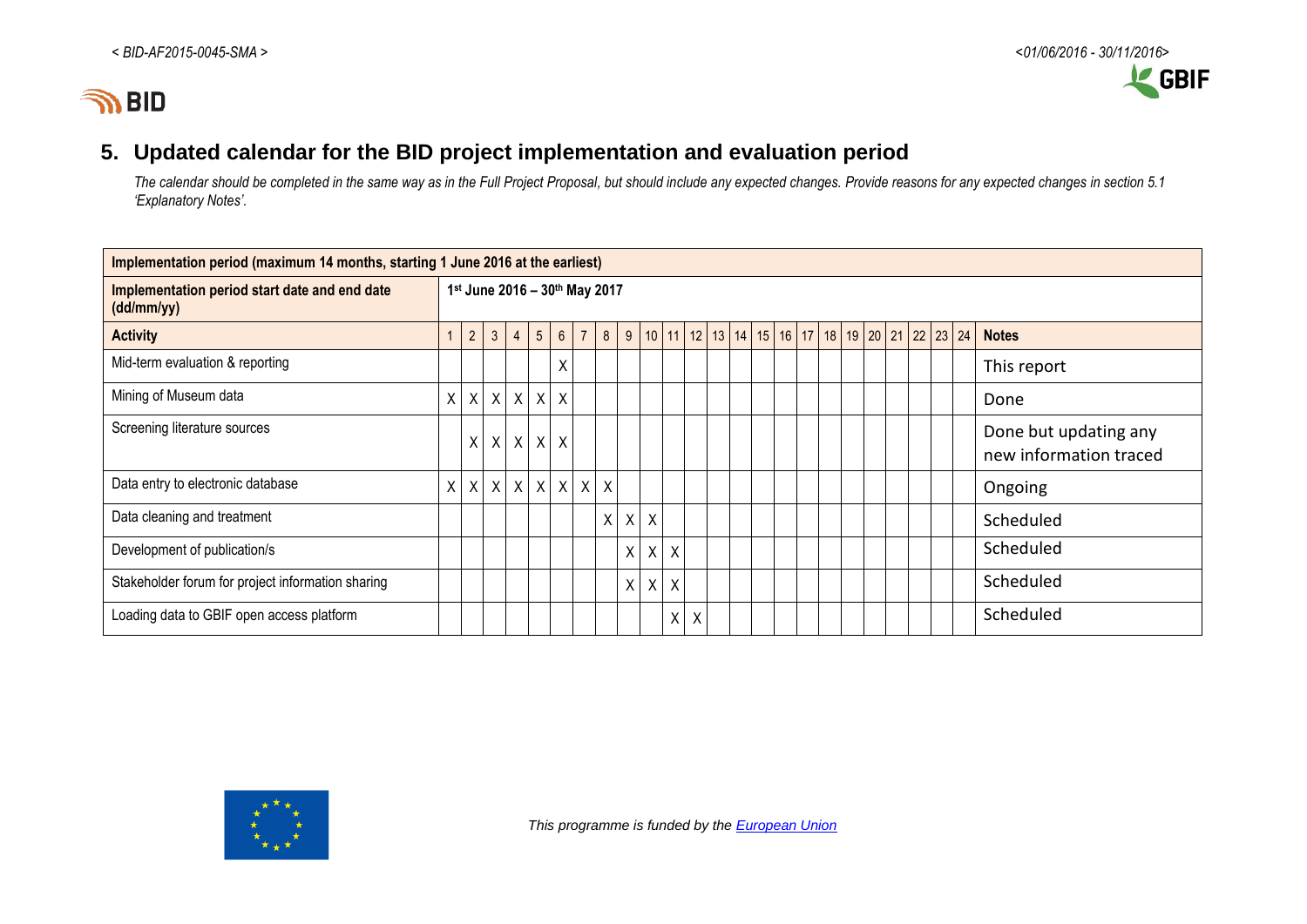

| Evaluation period (maximum 6 months, ending 31 December 2017 at the latest) |                                      |  |                     |              |  |              |           |  |  |  |  |  |
|-----------------------------------------------------------------------------|--------------------------------------|--|---------------------|--------------|--|--------------|-----------|--|--|--|--|--|
| Evaluation period start date and end date<br>(dd/mm/yy)                     | 1st June - 2017 - 31st October, 2017 |  |                     |              |  |              |           |  |  |  |  |  |
| <b>Activity</b>                                                             |                                      |  | $ 2 3 4 5 6 $ Notes |              |  |              |           |  |  |  |  |  |
| Final financial and narrative reporting development                         |                                      |  | $X$ $X$ $X$         | $\times$     |  |              |           |  |  |  |  |  |
| Project technical report development                                        |                                      |  | $X$ $X$ $X$         | $\mathsf{X}$ |  |              |           |  |  |  |  |  |
| Financial report submission to GBIF                                         |                                      |  |                     |              |  | $\mathsf{x}$ | Scheduled |  |  |  |  |  |
| Technical report submission to GBIF                                         |                                      |  |                     |              |  | $\mathsf{x}$ | Scheduled |  |  |  |  |  |

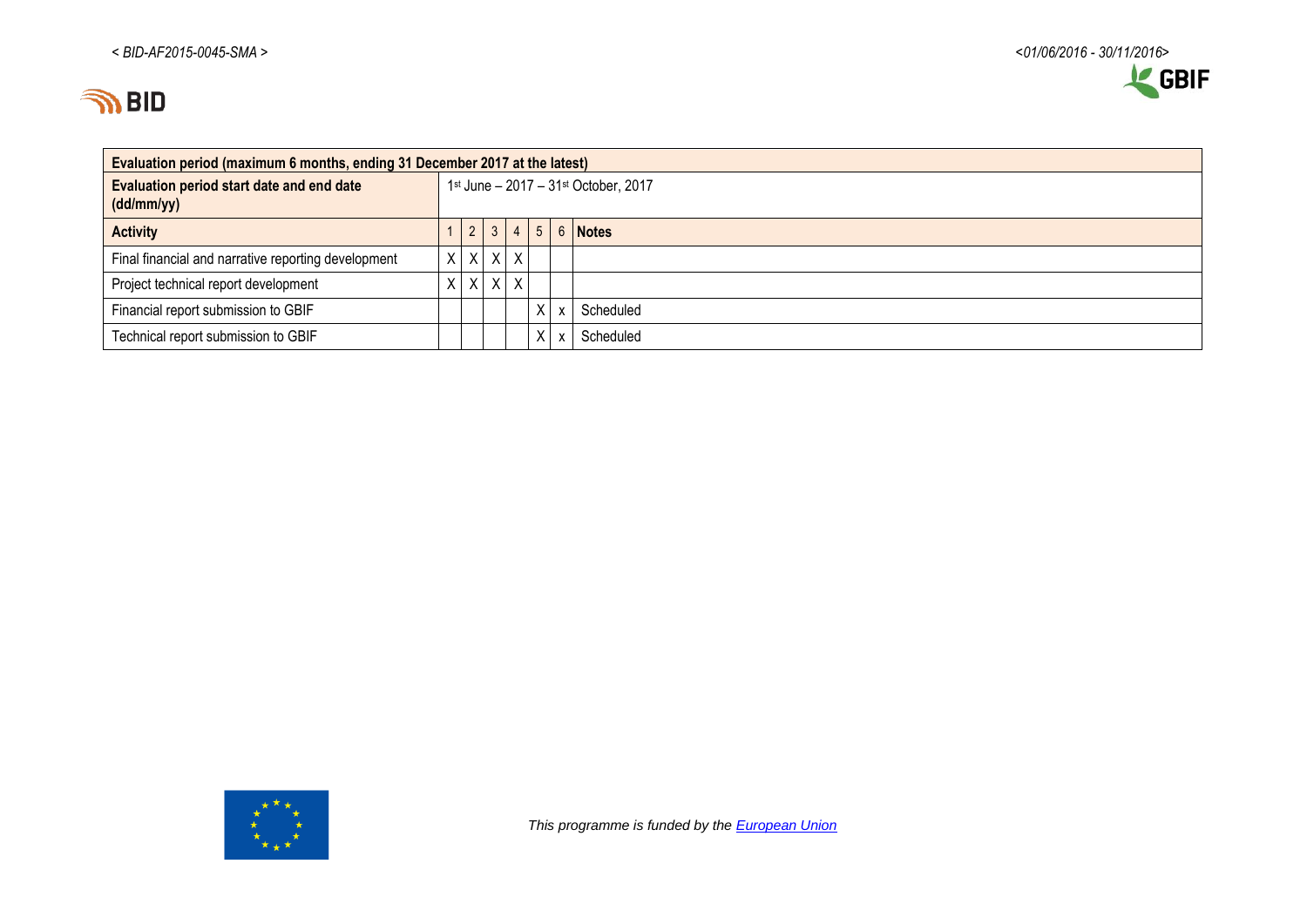



**5.1.Explanatory notes:** The project is progressing well and planned activties are as per schedule

# **Beneficiaries/affiliated entities and other cooperation**

#### **5.2.Relationship with project partners**

*Please describe the relationship between your project coordinating team/institution and your project partners, and with any other organisations involved in implementing your BID project.*

The National Museums of Kenya (NMK) which is the Lead institution in this BID project is collaborating with the National Environment Management Authority (NEMA) and have traditionally held mutual relationship involving data sharing for advancing environment management. The current BID project serves to strengthen this corporation through joint freshwater snails data mobilization for application in advancing biodiversity information knowledge, access and environmental conservation. NMK is allowing data mobilization from the institution extensive collections and will share this data with NEMA for application in the development or review of the environmental management plans, policy and preparation of the State of Environment report among other environmental management undertakings. Contacts will be made with other BID supported projects in Kenya such as "Mobilizing biodiversity information from Kenya Wildlife Service" and Kenya's other carnivores: harnessing biodiversity data for effective development of national conservation strategies for experience sharing and networking.

#### **5.3.Links to other projects and actions**

The National Musuems of Kenya in colloboration with institutions in Africa has also received other GBIF funding. In particualr, the Africa Insect Atlas where NMK invertebrates section is collaborating with other African institutions is being undertaken by colleagues at NMK. Working closely in the same collections, we are sharing experiences and building synergies data mining from the collections and any challenges that arise we discuss and find mechanisms for addressing the challenges. Futher, the PI in this project has an active project on assessing the populaiton status and ecology of an endnagered freshwater snail species (Eussoia inopina) from Eastern Kenya. The results from this project are contributng in enriching the result of this BID project and therefore there is a good link between the Eussoia inopina project and this BID project. *Visibility*

*Please refer to th[e BID guidelines](http://bid.gbif.org/en/community/communication-guidelines/)*

#### **5.4.Visibility of the BID project**

*How is the visibility of your BID project being ensured?*

#### **Short summary**

At the local level, this BID project was circulated via NMK (KenBIF node) communication to NMK and associated collaborators via email that was circulated to staff and NMK partners. At an international level, the project is listed in GBIF platform for visibility internationally. Further project visibilities are expected via stakeholder forums and presentations to local and international dissemination platforms i.e. publication and symposium presentations. The NMK and NEMA education and public communication sections will be used as avenues for increasing the project visibility through these section public programmes (education and other publicity programmes)